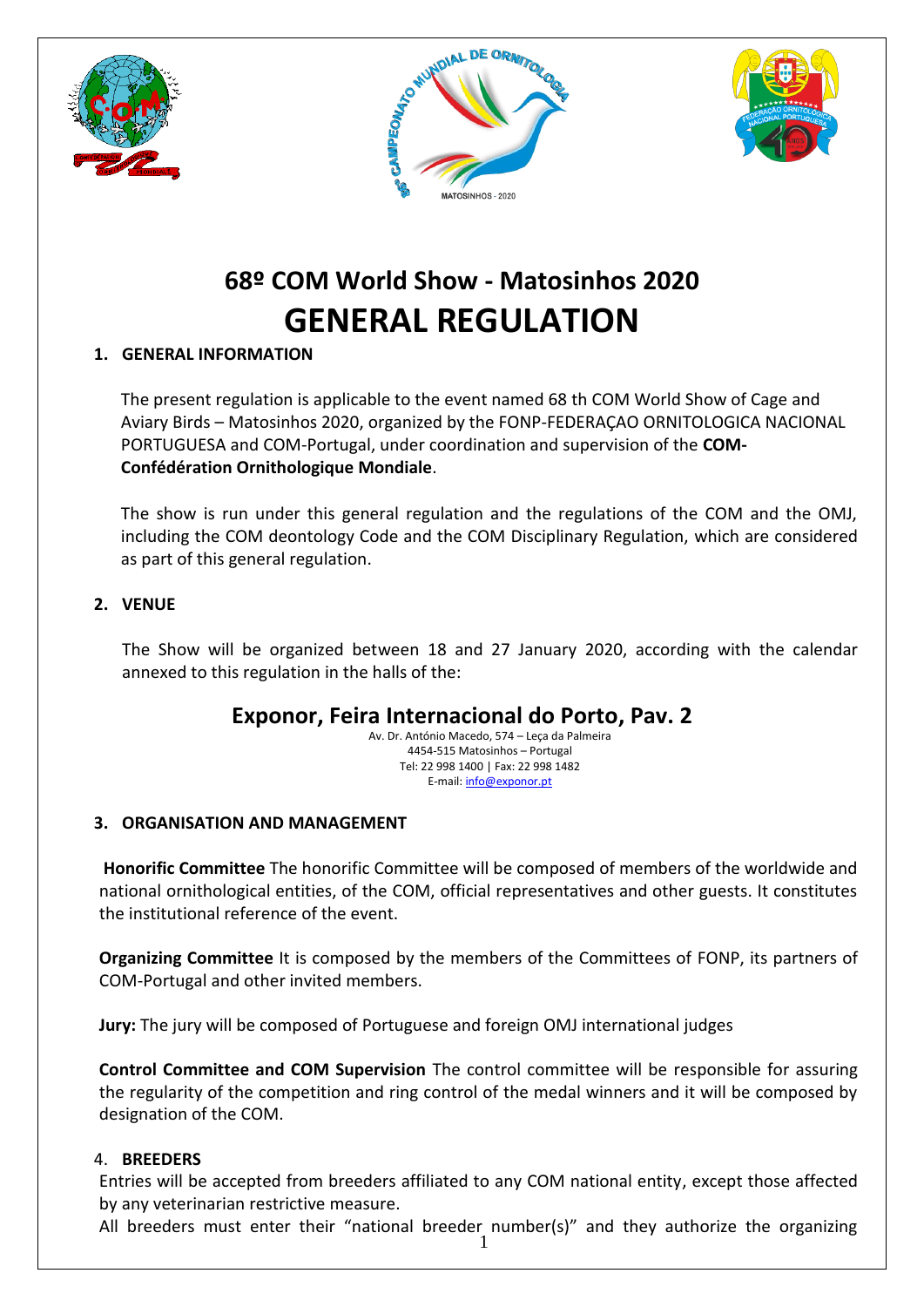committee and the COM to do all procedures considered necessary to check this information. All breeders entering birds declare that their exclusive objective in participating is purely amateur and only with recreational purposes.

With their entry, each breeder declares that he has taken notice and agrees with this general regulation and all other COM or OMJ regulations, that can be consulted at [www.conforni.org](http://www.conforni.org/), and renounces totally to any right of compensation resulting from classification, disqualifications, suspensions, or exclusions obtained, theft or death of any bird and also declares to accept any decision taken by the jury or the Control Committee, for all effects previewed by the Portuguese law.

All breeders entering birds authorize the Organizing Committee or its delegates to manipulate birds for the purpose of ring control, photographing or filming. The eventual rights or products of these photos and films belong to the COM. They also authorize the sharing of all their personal data between the organizers, their National COM and the COM for all effects related to the World Show.

#### **5) BIRDS ACCEPTED**

Birds should be entered using the official entering sheets or through the SISCOM online system at [www.conforni.com/fonpadmin](http://www.conforni.com/fonpadmin) .

All birds to be admitted in the show must have been born and raised in domestic environment and bred by the entrant and carrying an official ring recognized by a federation affiliated to a COM national entity.

The STAM numbers of breeders should be indicated , preceeded by the initials of their country/federation (example for Italy IT AA-00, Spain ES-AA00)

We draw your attention to these rules as the absence of this information is usually the cause for many disqualifications, regrettably. Each breeder will receive a souvenir gift.

The three first birds in each class will receive a medal in metal resembling gold-silver-bronze. A diploma of world champion will also be awarded.

#### **6) INSCRIPTION AND BIRD ENTRY**

Entering birds will only be admitted using the COM section and class list annexed to this regulation. The entries will be validated when using the official chart and paid (14,00 Euros per bird for the organization Committee) the total fee will be determined by their COM National Entity according to their expenses of transport, managing, certification etc..). Entries must be entered by the breeder's COM National Entities and according to their rules and procedures.

With their entry, each breeder should also pay 12,00 supplementary Euros for the official catalogue and award sheet.

The gala-dinner ticket has a price of 55,00 euros.

Entries should be registered by the National Entities by the online registering system or sent to the Secretariat of the Organizing committee, together with the proof of payment by bank transfer to the following account:

#### **FONP-COMITE 2020 IBAN: PT50.0033.0000.03180204852.96** SWIFT/BIC: BCOMPTPL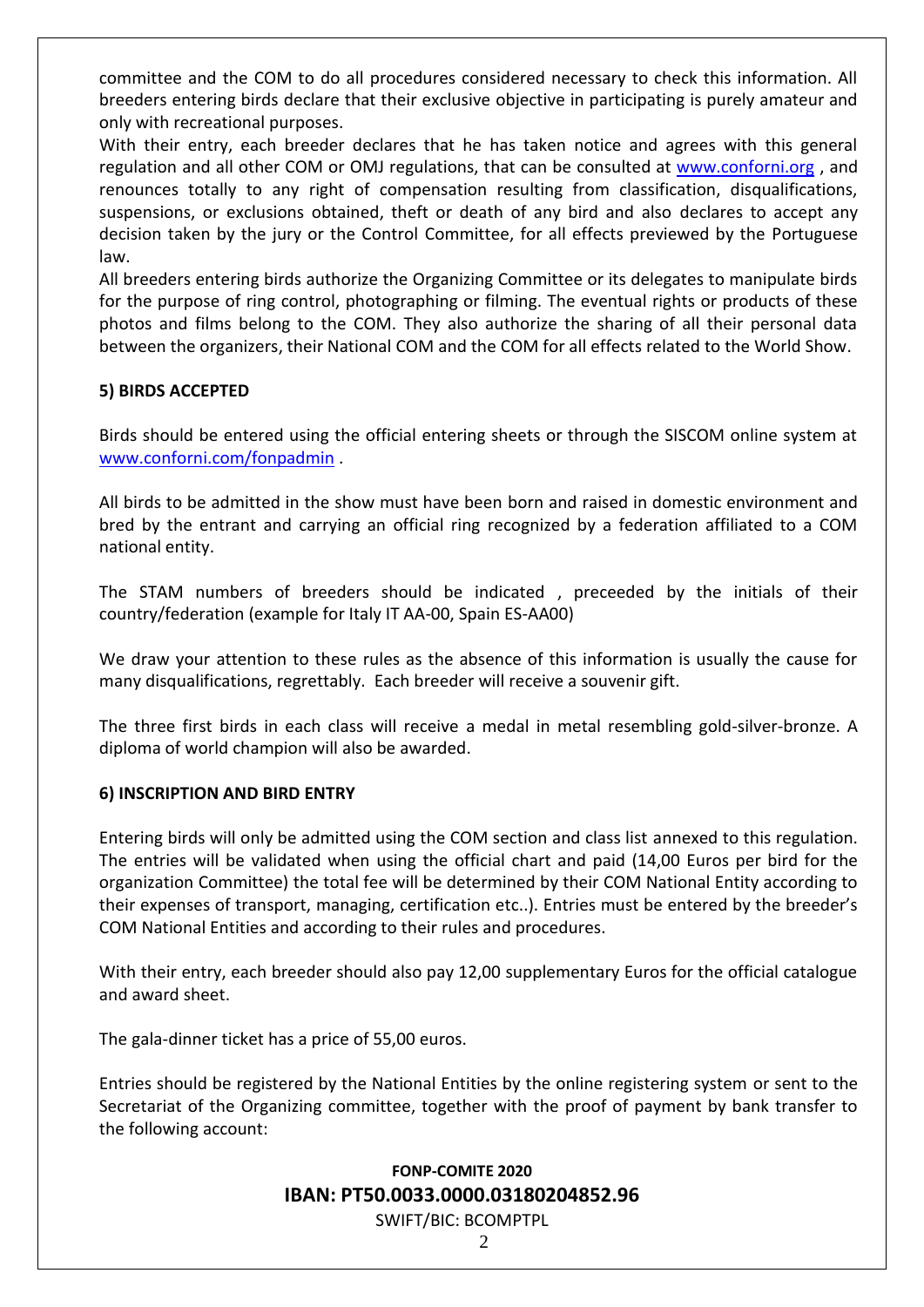All bank charges are to be paid by the entering member-country-

The entering fees are due for all the birds entered, either benched or not.

The birds of the member-countries that have not paid their entering fees will not be allowed in the Show Hall. Each member-country will send to the Organising Committee a proof of payment by registered mail ou by email. A confirmation will be sent to the member-countries.

The access to the system will be ready to accept entries from the 15 November 2019. Each country coordinator will receive a password.

Address of the Secretariat office

#### **SÉCRETAIRE GÉNÉRAL DES INSCRIPTIONS MONDIAL 2020**

#### **RUA MANUEL DA SILVA FERREIRA E SA, 154 4570-012 BALASAR, POVOA DE VARZIM, PORTUGAL Tel.: +351969011071, E-mail: mundial2020.fonp@gmail.com**

#### **7. RECEPTION OF BIRDS**

All the birds from each country should arrive together to the caging procedure. Birds will be caged only by the official convoyeurs of each country and these will also be responsible for the take-out of the birds. The formalities for the return of the birds are the responsibility of the COM National Entities, according to their own regulations.

The official convoyeurs are hosted by the Organizing Committee. There are at the disposal of this Committee during the whole show duration. They will be lodged in twin rooms.

The official COM rules stipulate the number of convoyeurs that can be nominated by each country. If the number of official convoyeurs is to be considered insufficient by any country, the organising committee should be contacted and all the costs of the extra-convoyeurs should be paid by the nominating member-country.

#### **8. DÉLOGEMENT DES OISEAUX**

The take-out of the Portuguese birds will start Sunday the 26 of January at 18.30.

The Portuguese breeders will enter by waiting turn and they will be helped by a member of the organization to take-out their birds.

It is forbidden to take-out birds without being in the company of a member of the organisation. This rule is valid also for members of the organisation.

#### **9. SANITARY AND VETERINARY INFORMATIONS**

The COM World of Cage and Aviary Birds Matosinhos 2020 is a competition event authorized by the Portuguese veterinarian authorities- DGAV

The transport and other operations, mainly the caging and take-out of the birds must follow the rules of animal welfare and all other COM regulations.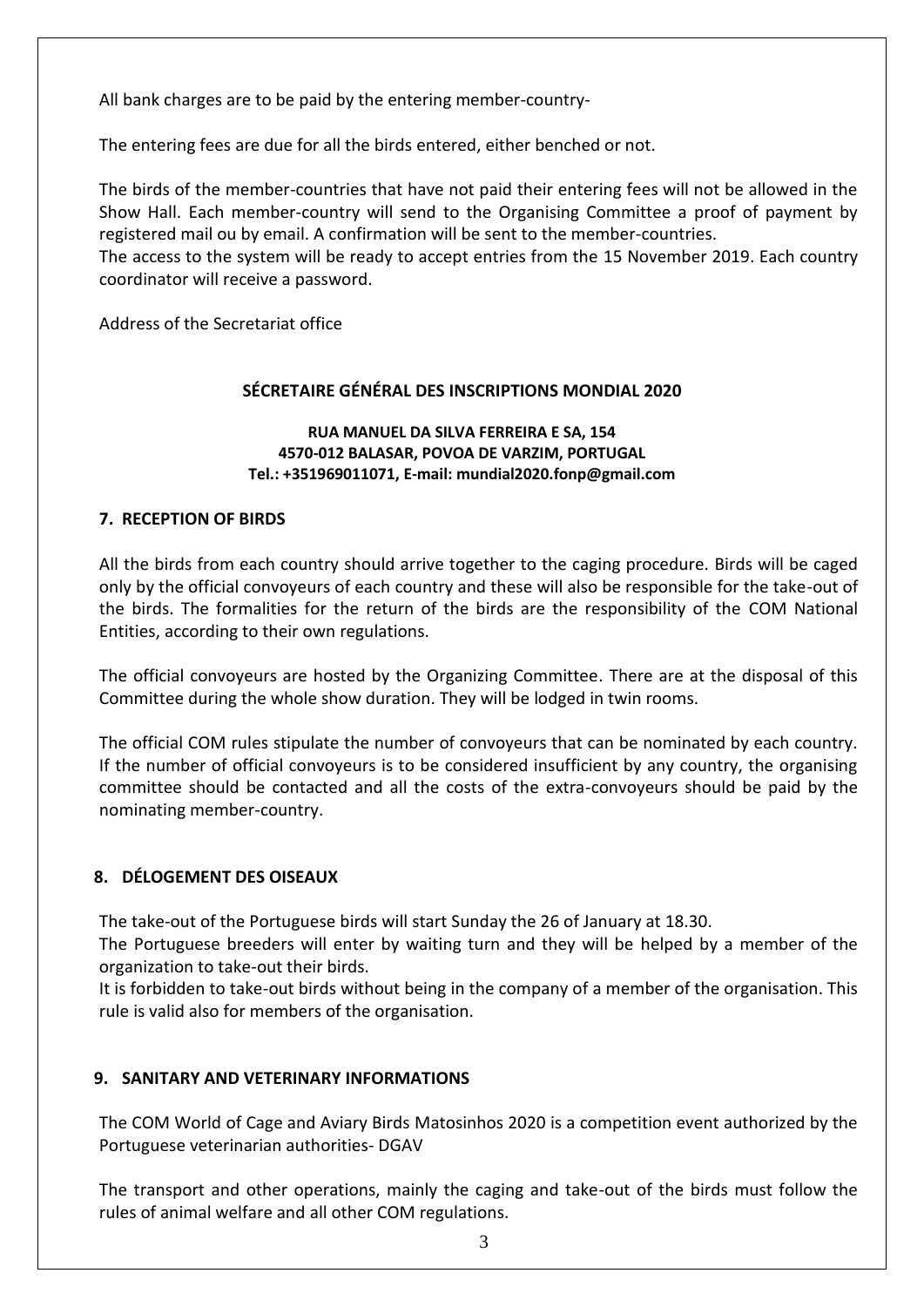For the breeders and birds coming from the EU member-states, the birds must be acompaigned by a veterinary certificate, declaring that all participating birds in the World Show 2020:

- a) did not show any sign of illness and that they come from a breeding facility free from any sanitary control measure.
- b) They come from a breeding facility free from any restriction related to aviary flu or Newcastle disease
- c) For Psitacines, that the birds have not been in contact with other birds or premises where Clamidiosis (Chlamydophila psittaci) has been detected.
- d) For Galliformes and Columbiformes the vaccination against Newcastle disease is mandatory.
- e) Birds that have been vaccinated against Avian flu cannot not participate in the 2020 Wolrd Show

In general, a certificate in accordance with the directive (EU) No 576/2013 is considered sufficient.

The TRACES certificate in respect of Directive (EU) No 576/2013 is considered sufficient with the following destination:

> **« Campeonato Mundial de Ornitologia 2020 -FONP NUMERO D'IDENTIFICATION TRACES PT 0101ORN;**

**For the non-EU countries, the Portuguese veterinarian authorities have granted a permit for the admission of birds from the following countries:**

```
-Argentina,
```
*-Brazil (ony from the states of Mato Grosso, Paraná, Rio Grande do Sul, Santa Catarina and São Paulo),* 

- *-Uruguay;*
- *-Turkey;*
- *-Israel;*
- *-Bósnia-Hercegovina;*
- *-Serbia;*

*-Ukraine;* 

*-Morocco*

*That must be acompaigned by a veterinarian certificate in accordance with the conditions setup by the annesd docuemnt (MOST IMPORTANT) with the following destination :*

> **« Campeonato Mundial de Ornitologia 2020 -FONP TRACES IDENTIFICATION NUMBER PT0101ORN;**

#### *All birs coming from these non-UE countries must return to their origin after the world show and thisn without exception!*

*All th other countries wishing to participate with birds in the World Show should contact the COM. Tous les autres pays non-UE qui désirent participer avec des oiseaux au Mondial doivent contacter la COM.*

**The COM and the Organizing Committee will enforce actively the respect of the sanitary and animal welfare rules applicable in the transport and showing of the birds and a special veterinary team will be always available in place for the duration of the Show for all the needed situations.**